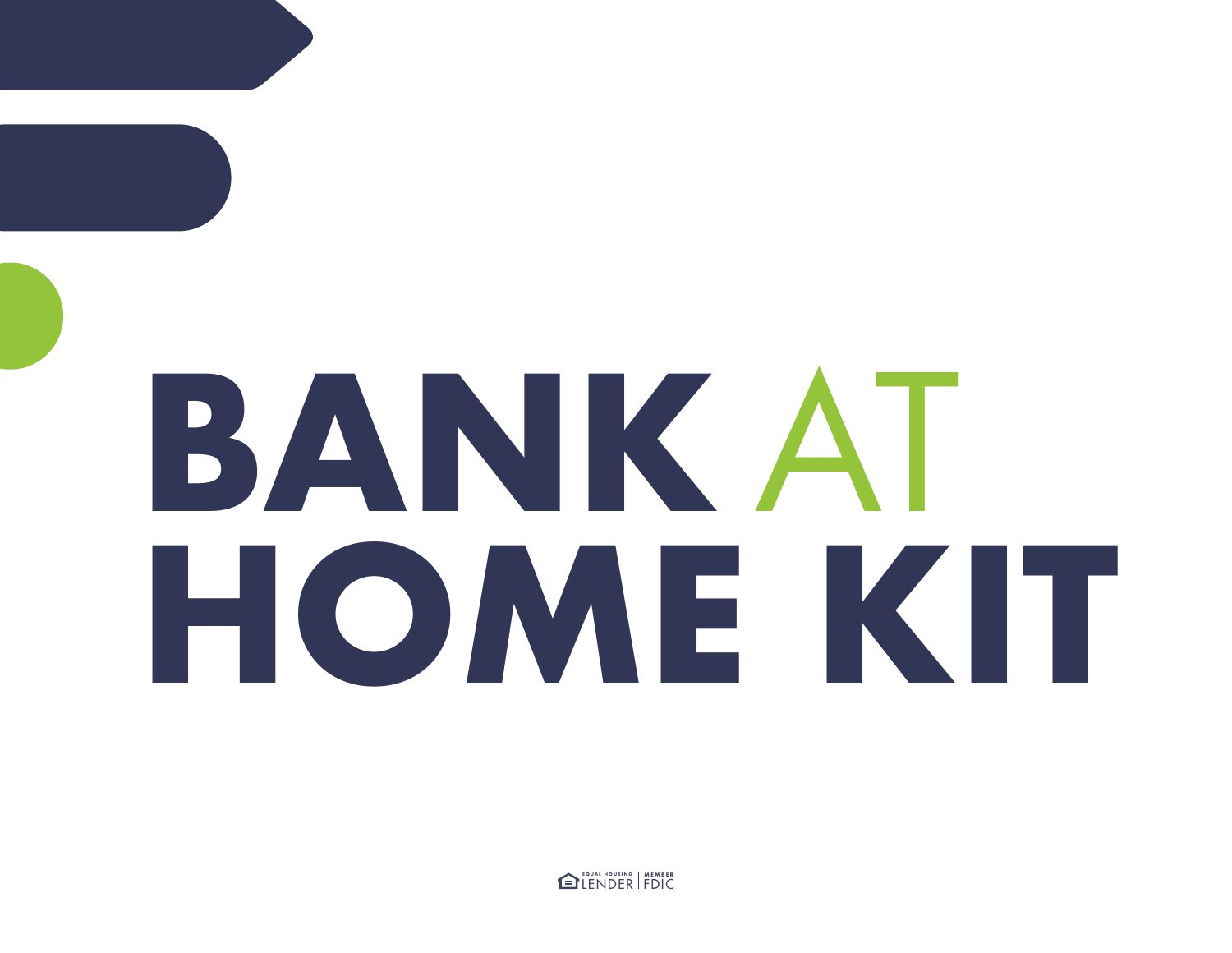### **INTERNET BANKING**

First State Bank and Trust Internet Banking enables you to complete most banking transactions from virtually anywhere you have a computer with Internet access. It's fast, secure, and available 24 hours a day.

### **eSTATEMENTS**

Electronic statement delivery is a quicker, more secure, and greener way to have your statements delivered! eStatements are a replacement for traditional paper statements. The enrollment process is easy.

### **MOBILE BANKING**

Mobile Banking allows you to check balances, transfer funds, pay bills, and receive alerts through the FSBT Mobile Banking app on any device.

### **REMOTE DEPOSIT ANYWHERE (RDA)**

Take advantage of the convenience, security, and simplicity of Remote Deposit Anywhere. Live out of the area? Unable to make it to a branch? Take a picture of your check using your smartphone and we will take care of the rest!

### **BILLPAY**

BillPay allows you to securely pay your mortgage, credit card bills, the power company, family and friends, and much more without having to write a check. BillPay is affiliated with hundreds of businesses making it easy for you to send payments.

### **MOBILE WALLET**

Apple Pay and Google Pay for Mobile Wallet is available for FSBT Debit Cards. Enjoy the simplicity of making contactless, secure purchases in stores, in apps, and on the web using your iPhone or Android device.

### **APPLY FOR A NEW ACCOUNT OR CONSUMER LOAN**

Stay home and stay healthy! Apply for a new account, mortgage, or consumer loan online.



Achieve More. Together.<sup>®</sup>

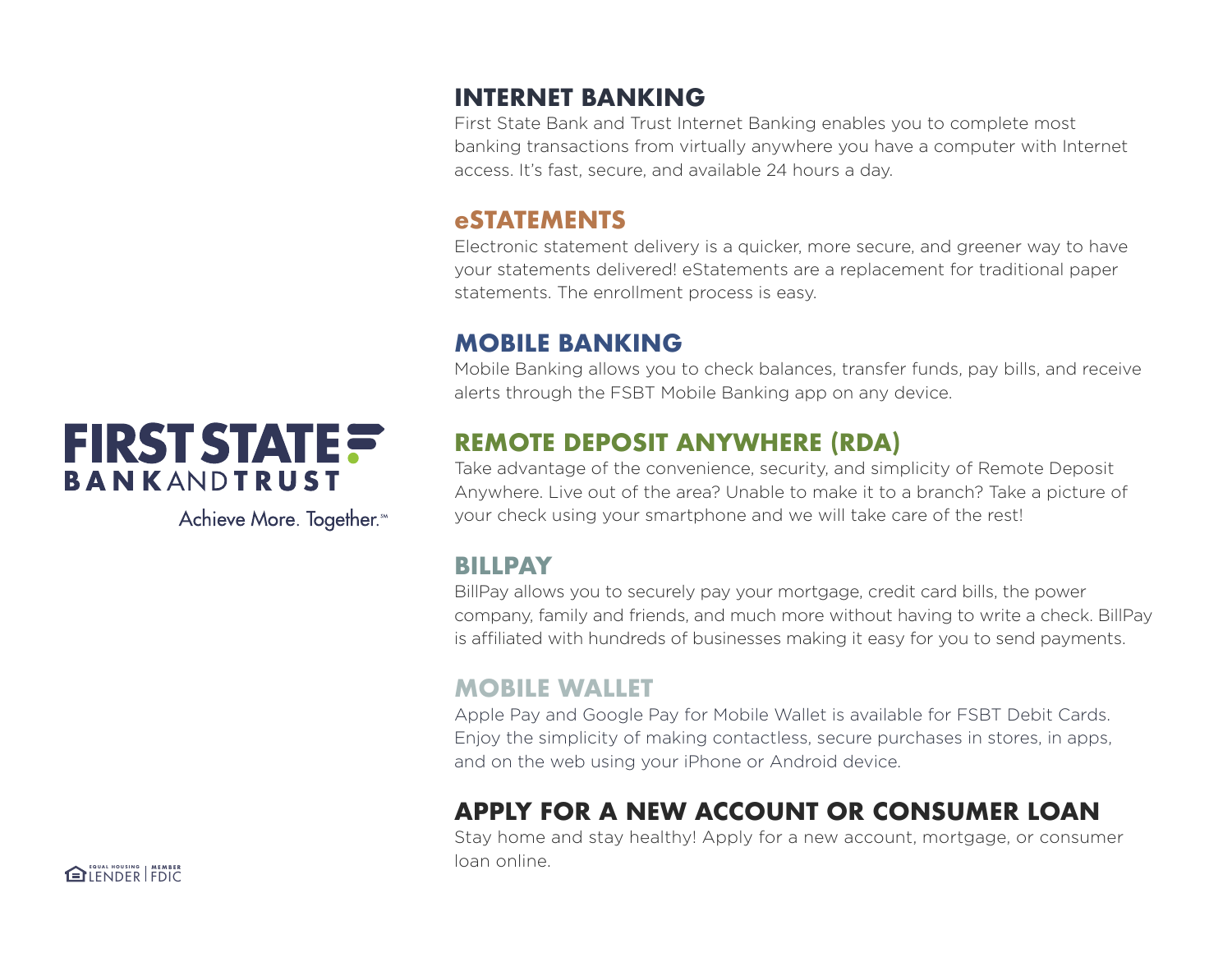# **INTERNET BANKING**

### **WITH INTERNET BANKING, YOU CAN COMPLETE MOST BANKING TRANSACTIONS FROM VIRTUALLY ANYWHERE. IT'S FAST, SECURE, AND AVAILABLE 24 HOURS A DAY.**

- **STEP 1** Visit [fsbt.com](http://www.fsbt.com) and click on the eBANKING tab. Select the INTERNET BANKING option.
- **STEP 2** Select SIGN UP FOR INTERNET BANKING.
- **STEP 3** Follow the guided instructions by using the DocuSign software.
- **STEP 4** A Universal Banker will be in contact within one business day to provide login credentials.

Once enrolled, you can manage a number of banking activities anytime, anywhere:

- > Access eStatements.
- > View account balances and history.
- > Transfer funds between accounts.
- > View checks written
- > Make loan payments and more!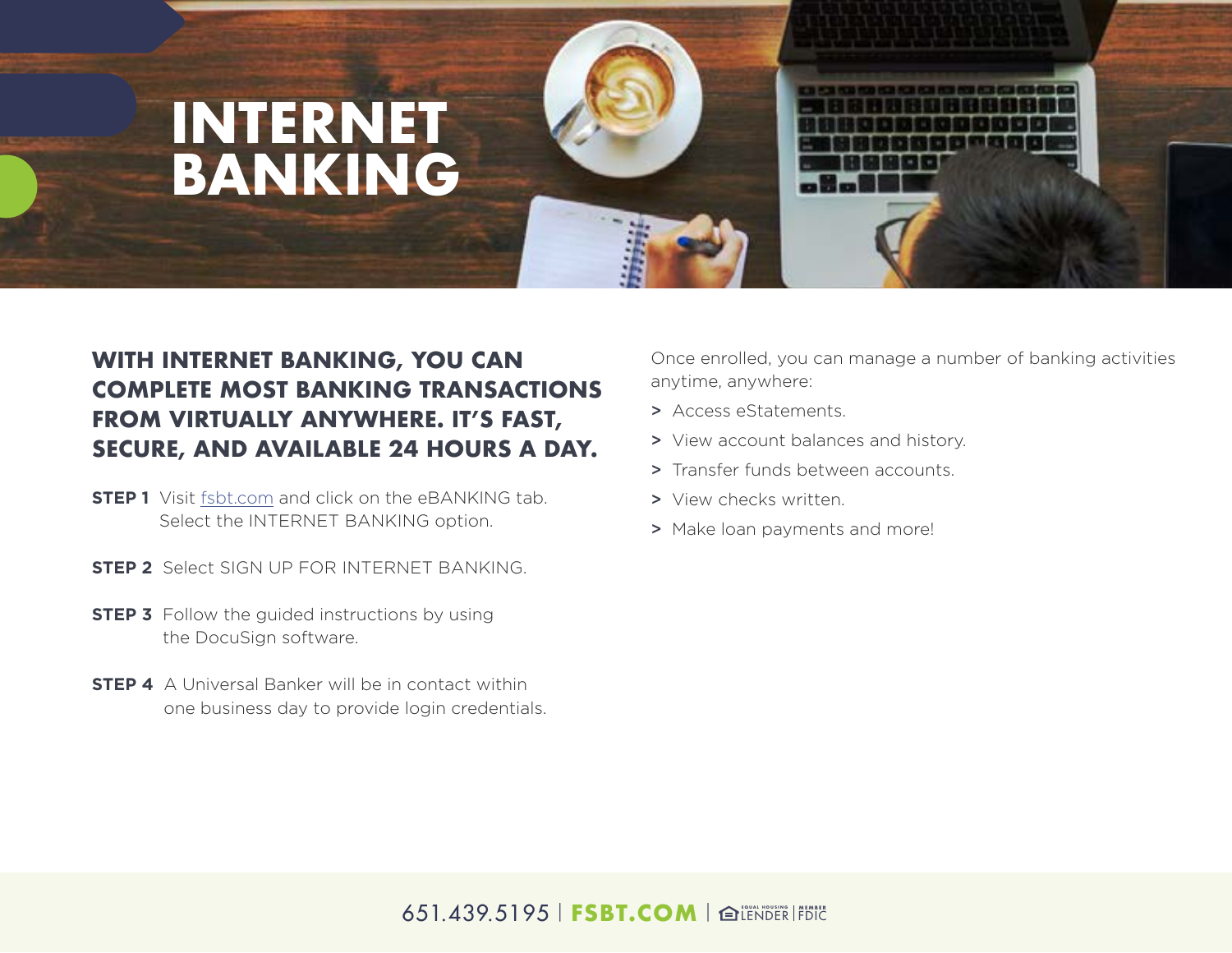# **eSTATEMENTS**

### **RECEIVE YOUR STATEMENTS ELECTRONICALLY WITH eSTATEMENTS. TO ENROLL, FOLLOW THESE SIMPLE STEPS:**

**STEP 1** Log into Internet Banking & select the eSTATEMENTS tab.

- **STEP 2** Select DETAILS to choose which accounts you would like to receive eStatements for. (If not selected, it defaults to ENROLL ALL AVAILABLE ACCOUNTS AND DOCUMENT TYPES.)
- **STEP 3** Enter a security phrase in the box. *(This phrase will show up on every eStatement the bank emails you.)*
- **STEP 4** Select CLICK HERE to receive the enrollment verification passcode and type it in the box.
- **STEP 5** Read the Electronic Account Statement Disclosure & Agreement then select the I AGREE box.
- **STEP 6** Select ENROLL NOW.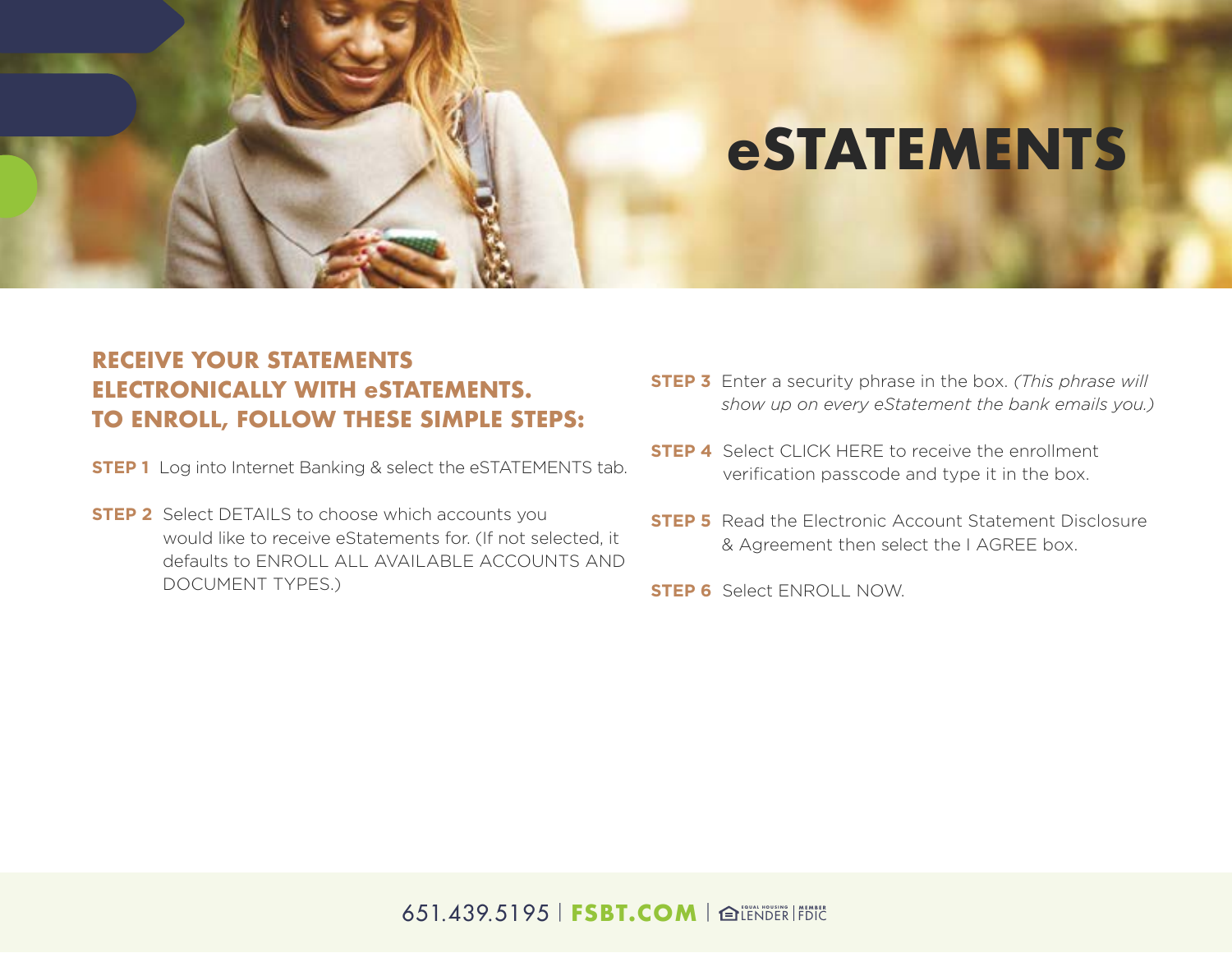

# **MOBILE BANKING**

### **MOBILE BANKING ALLOWS YOU TO BANK FROM THE PALM OF YOUR HAND.**

Once enrolled in Internet Banking, download the FSBT Mobile Banking app via the [Apple App Store](https://apps.apple.com/us/app/fsbt-mobile-banking/id867552213) or [Google Play](https://play.google.com/store/apps/details?id=com.fi7100.godough) and log in using your Internet Banking username and password.

### **VIEW TRANSACTIONS**

**STEP 1** Select MY ACCOUNTS from the main menu.

**STEP 2** From the list of accounts select which account you want to view. Transactions from the last 30 days will be displayed.

From the transaction list, select the "<" button to return to the list of accounts or main menu to return to the main menu.

### **TRANSFER FUNDS**

**STEP 1** Select TRANSFERS from the main menu.

- **STEP 2** Select the account to TRANSFER FUNDS FROM.
- **STEP 3** Select the account to TRANSFER FUNDS TO.
- **STEP 4** Fnter amounts in the dollars and cents fields and select SUBMIT.

An indicator that the transaction is sending displays.

A confirmation message and number display after the transfer is complete.

\*You can only set up one-time immediate transfers via Mobile Banking.

### **651.439.5195 | FSBT.COM | GLENDER FDIC**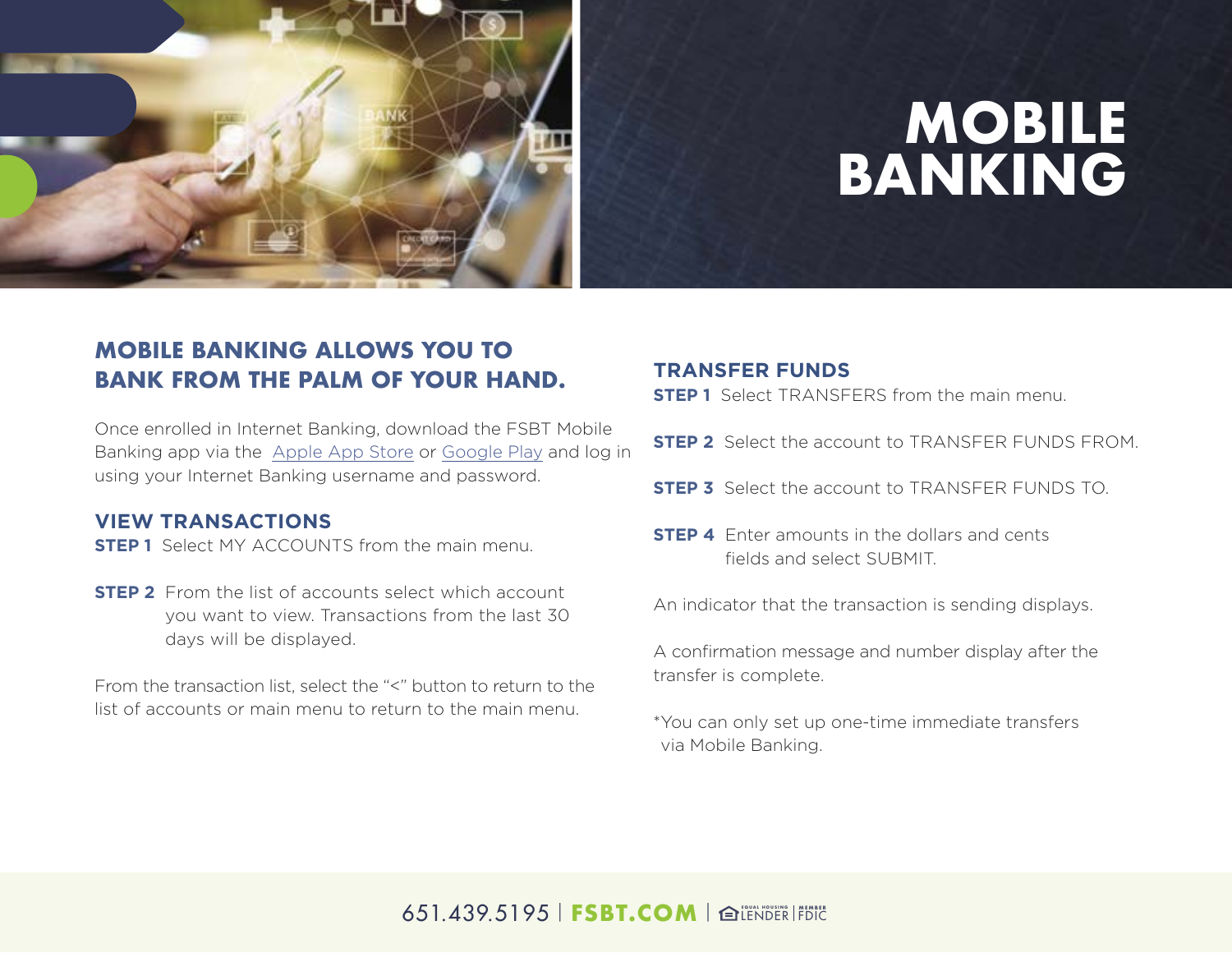### **REMOTE DEPOSIT ANYWHERE**

### **REMOTE DEPOSIT ANYWHERE — STAY HOME, STAY HEALTHY! SECURELY DEPOSIT YOUR CHECKS USING RDA BY TAKING A PICTURE WITH YOUR PHONE.**

Once enrolled in Internet Banking, download the FSBT Mobile Banking app.

- **STEP 1** After logging in, select DEPOSITS in the menu bar on the right of the screen. From here, select the (+) icon in the top right hand corner.
- **STEP 2** Make sure the check is endorsed and include FOR REMOTE DEPOSIT ONLY. Take a photo of the front and back of your check following the instructions provided on the app.
- **STEP 3** Select the account you wish to make the deposit and enter the amount. Select SUBMIT and confirm the deposit.

### **HELPFUL HINTS:**

Consumer accounts are allowed to deposit up to 5 checks per day (10 checks per month). Total deposits cannot exceed \$2,500 per day or \$9,000 per month.

Small business accounts are allowed to deposit up to 10 checks per day (20 checks per month). Total deposits cannot exceed \$5,000 per day or \$10,000 per month.

Upon successful completion of each deposit, an email confirmation will be sent to you. Our staff will contact you in the event the deposit is not properly accepted.

Please note, RDA deposits will not post to your account until the end of our business day (currently 3 p.m. CST Monday-Friday).

Deposits made after our business day cut off (currently 3 p.m. CST Monday-Friday) will be posted on the next business day.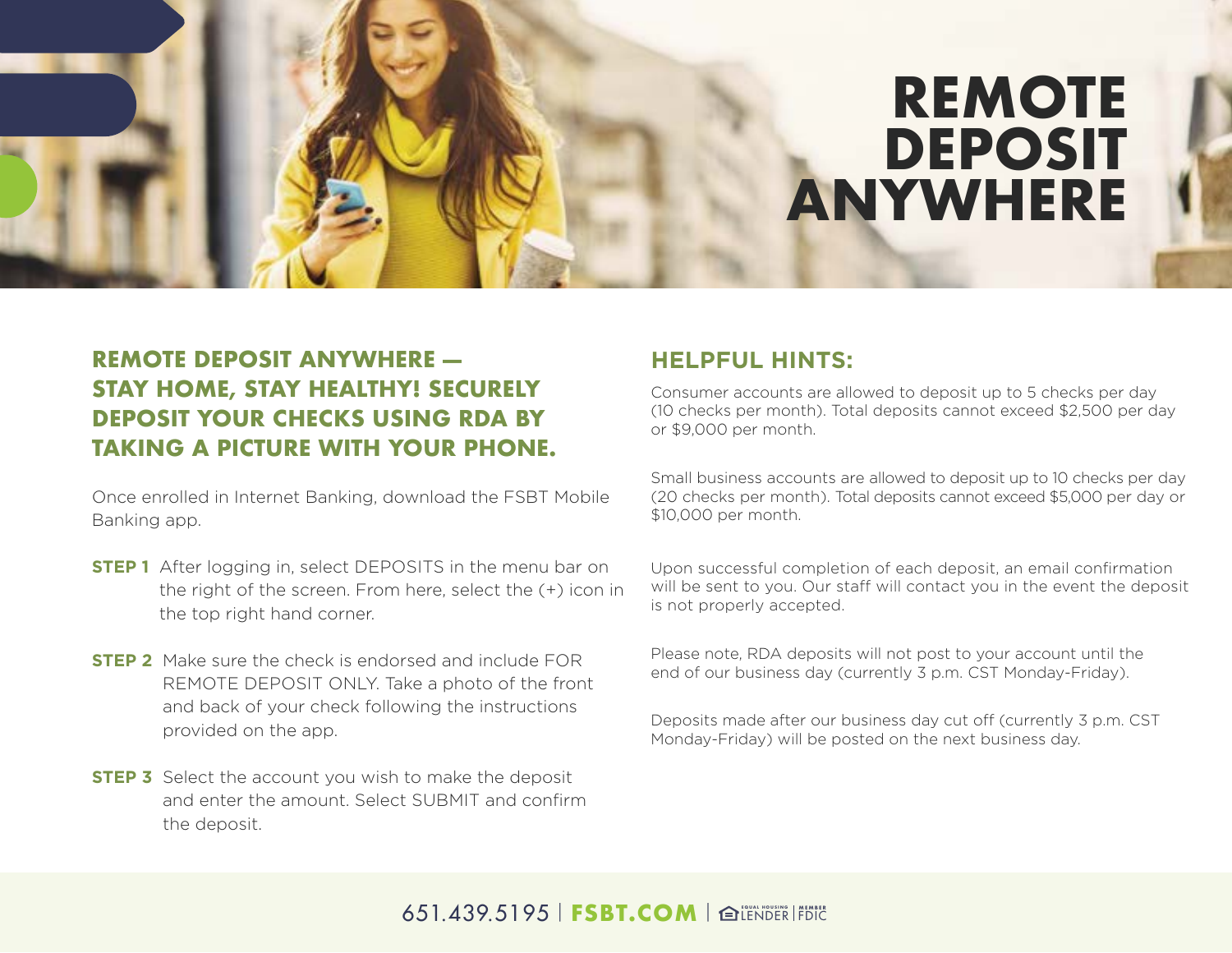

# **BILLPAY**

### **THERE IS NO FEE\* TO USE OUR SECURE BILLPAY SERVICE – SIGN UP TODAY!**

### **HOW TO ENROLL**

- **STEP 1** Visit [fsbt.com](http://www.fsbt.com) and log into your Internet Banking account.
- **STEP 2** SELECT the BillPay tab.
- **STEP 3** Review the terms and conditions. Select Yes, I accept the terms and conditions and select ACCEPT AND SUBMIT.
- **STEP 4** Once enrolled, you can use BillPay from the FSBT Mobile Banking app or from your computer.

**HOW TO ADD A PAYEE STEP 1** Select the PAYEES tab.

**STEP 2** Select the (+) icon.

**STEP 3** Select the PAYEE TYPE (Person or Business).

**STEP 4** Enter the requested information. Paying a business? Information can be found on your latest bill statement. Paying a person? You can either send an email or text to gather payee information privately and securely from recipient. Direct deposit available if you have account information.

**STEP 5** Select SUBMIT.

*\*Fees may apply for rush payments, gift payments and donation checks. Please refer to our fee schedule.*

### **651.439.5195 | FSBT.COM | GLENDER FDIC**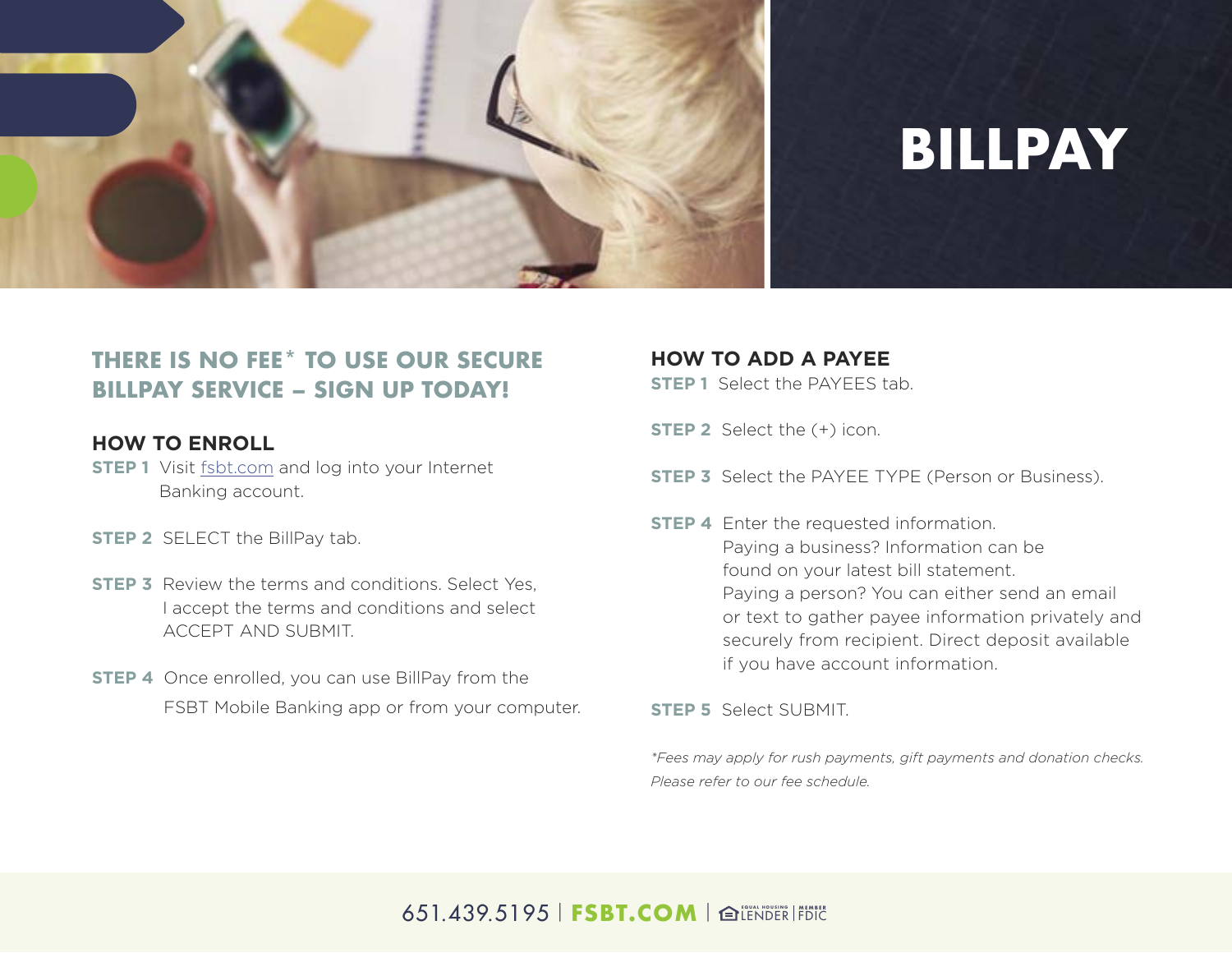

### **{BILLPAY CONTINUED}**

#### **HOW TO MAKE A PAYMENT**

**STEP 1** Select the ACTIVITY tab.

- **STEP 2** Select the (+) icon.
- **STEP 3** Select the payee you want to pay.
- **STEP 4** Enter the necessary payment information.
- **STEP 5** Select Submit. Payment confirmation displays for your records.

**STEP 6** Select OK.

*\*Fees may apply for rush payments, gift payments and donation checks. Please refer to our fee schedule.*

ELECTRONIC PAYMENTS ARE PAID WITHIN 1-2 BUSINESS DAYS.

PAPER CHECKS ARE MAILED AND DELIVERED WITHIN 5-7 BUSINESS DAYS.

### **651.439.5195 | FSBT.COM | GLENDER FDIC**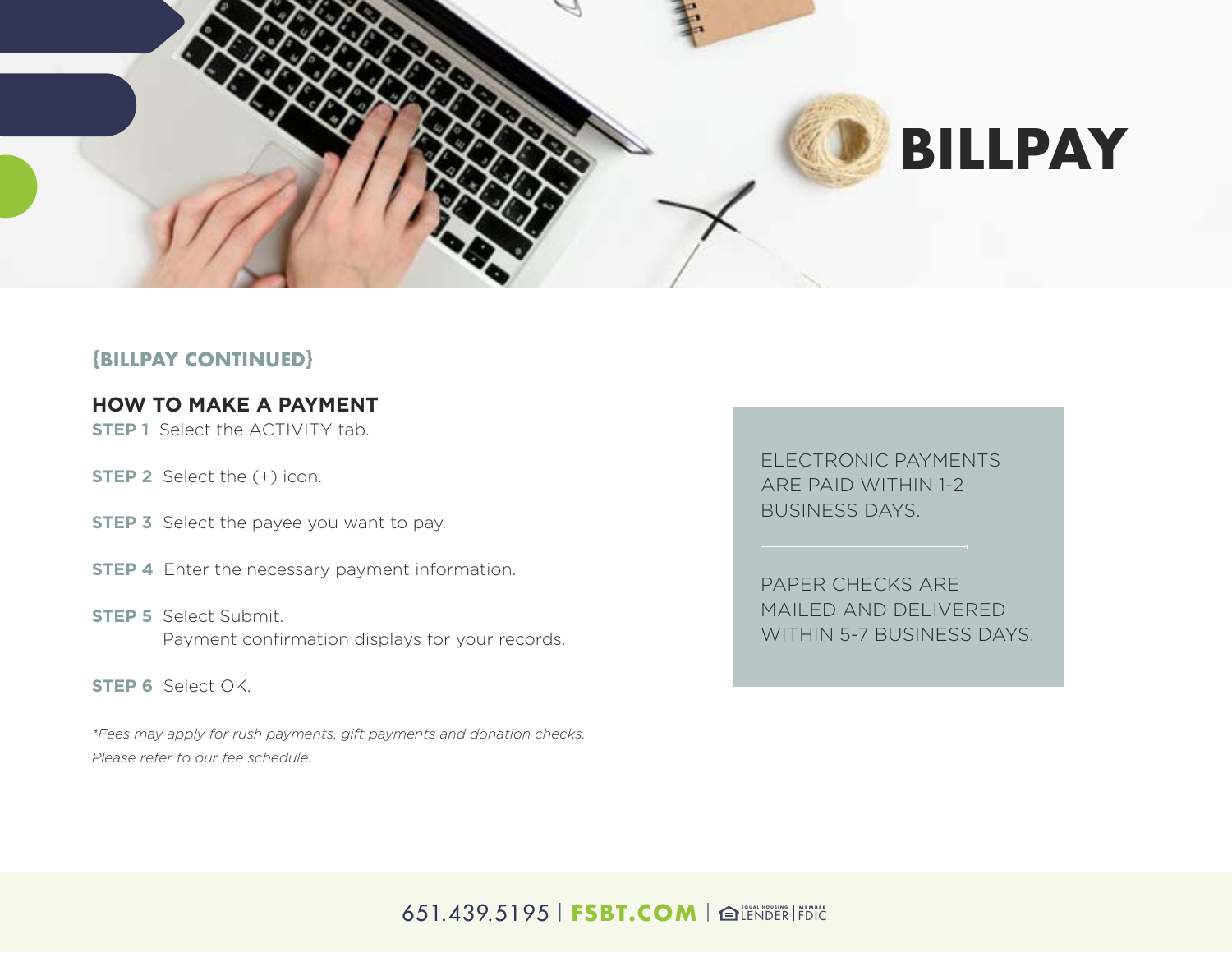# **MOBILE WALLET**

### **APPLE PAY AND GOOGLE PAY FOR MOBILE WALLET IS AVAILABLE FOR FSBT DEBIT CARDS.**

Enjoy the simplicity of making contactless, secure purchases in stores, in apps, and on the web using your iPhone or Android device. Link your FSBT Debit Card by following these steps:

- **STEP 1** Open up Apple Pay or Google Pay on your iPhone or Android device.
- **STEP 2** Agree to Apple's or Google's usage agreement.
- **STEP 3** Select Add Credit or Debit card.
- **STEP 4** Enter in your card details manually or allow app to take picture of your debit card.
- **STEP 5** Make sure that all of the information is entered correctly.
- **STEP 6** Agree to FSBT's terms and conditions for using the Mobile Wallet.
- **STEP 7** Activation.
	- > Select text message or email for a one time password to activate your debit card in Mobile Wallet. Make sure your contact information is up-to-date with FSBT.
	- > Call FSBT to activate your debit card if the text or email one time password option is not available.

Please contact us at 651.439.5195 if you need any assistance.